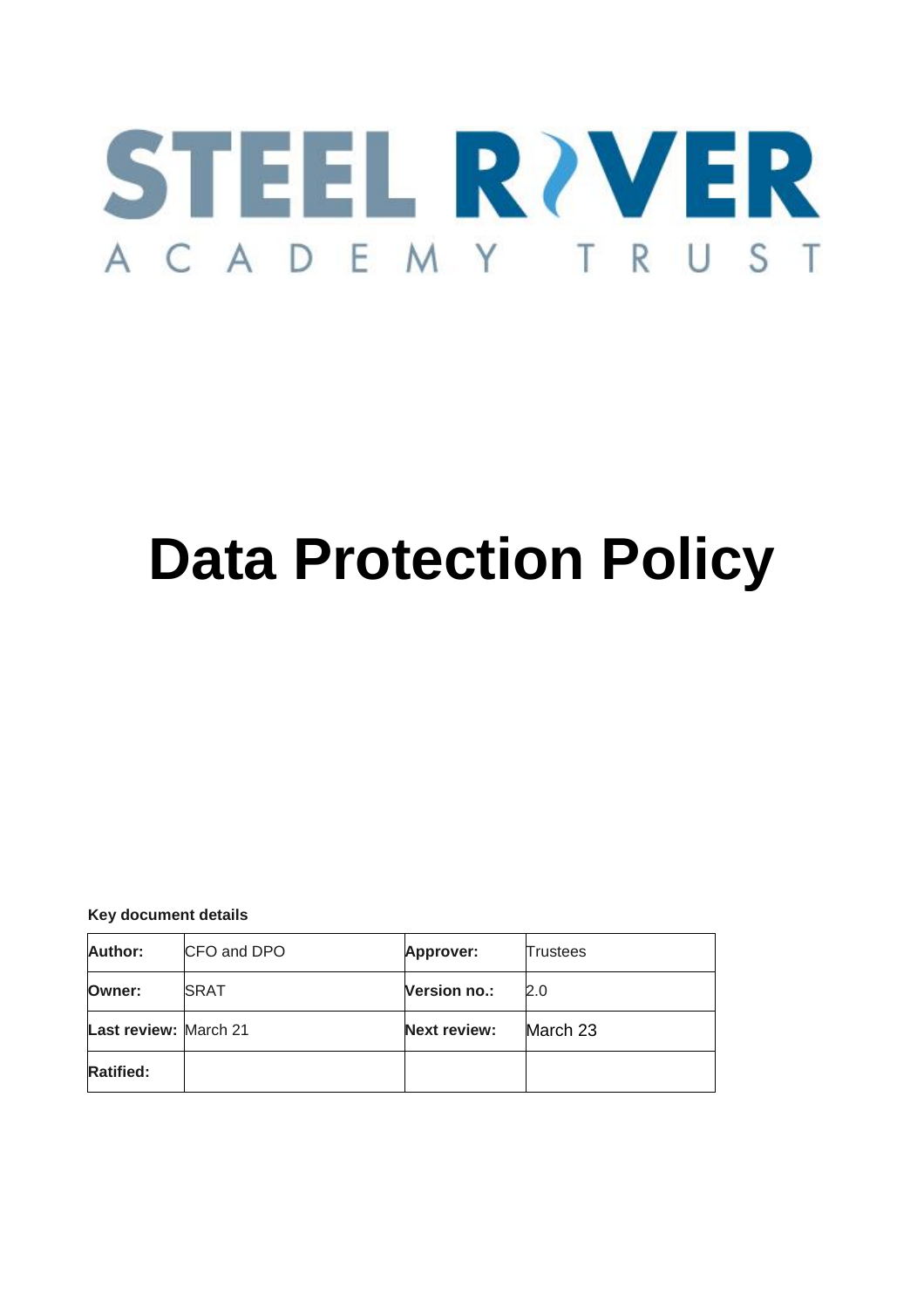# **Contents**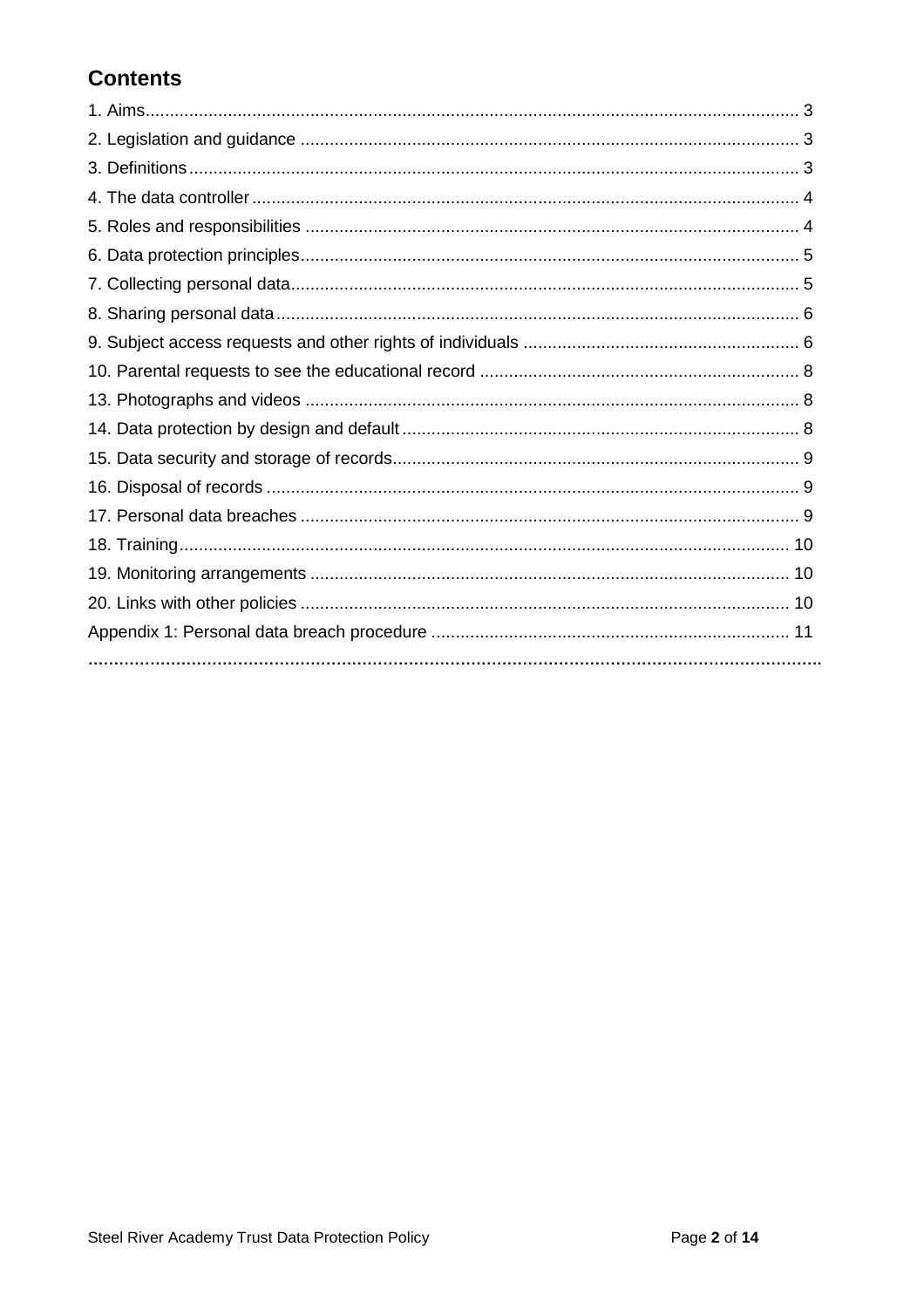## **1. Aims**

Our school aims to ensure that all personal data collected about staff, pupils, parents, governors, visitors and other individuals is collected, stored and processed in accordance with the [General Data Protection](http://data.consilium.europa.eu/doc/document/ST-5419-2016-INIT/en/pdf)  [Regulation \(GDPR\)](http://data.consilium.europa.eu/doc/document/ST-5419-2016-INIT/en/pdf) and the expected provisions of the Data Protection Act 2018 (DPA 2018) as set out in the [Data Protection Bill.](https://publications.parliament.uk/pa/bills/cbill/2017-2019/0153/18153.pdf)

This policy applies to all personal data, regardless of whether it is in paper or electronic format.

# **2. Legislation and guidance**

This policy meets the requirements of the GDPR and the expected provisions of the DPA 2018. It is based on guidance published by the Information Commissioner's Office (ICO) on the [GDPR](https://ico.org.uk/for-organisations/guide-to-the-general-data-protection-regulation-gdpr/) and the ICO's [code of](https://ico.org.uk/media/for-organisations/documents/2014223/subject-access-code-of-practice.pdf)  [practice for subject access requests.](https://ico.org.uk/media/for-organisations/documents/2014223/subject-access-code-of-practice.pdf)

In addition, this policy complies with regulation 5 of the [Education \(Pupil Information\) \(England\) Regulations](http://www.legislation.gov.uk/uksi/2005/1437/regulation/5/made)  [2005,](http://www.legislation.gov.uk/uksi/2005/1437/regulation/5/made) which gives parents the right of access to their child's educational record.

| Term                                | <b>Definition</b>                                                                                                                                                                                                                                                                                                                                                                                                                                                                     |  |
|-------------------------------------|---------------------------------------------------------------------------------------------------------------------------------------------------------------------------------------------------------------------------------------------------------------------------------------------------------------------------------------------------------------------------------------------------------------------------------------------------------------------------------------|--|
| <b>Personal data</b>                | Any information relating to an identified, or<br>identifiable, individual.<br>This may include the individual's:<br>Name (including initials)<br>$\bullet$<br>Identification number<br>$\bullet$<br>Location data<br>$\bullet$<br>Online identifier, such as a username<br>$\bullet$<br>It may also include factors specific to the<br>individual's physical, physiological, genetic,<br>mental, economic, cultural or social identity.                                               |  |
| Special categories of personal data | Personal data which is more sensitive and so<br>needs more protection, including information<br>about an individual's:<br>Racial or ethnic origin<br>$\bullet$<br>Political opinions<br>$\bullet$<br>Religious or philosophical beliefs<br>$\bullet$<br>Trade union membership<br>$\bullet$<br>Genetics<br>Biometrics (such as fingerprints, retina<br>and iris patterns), where used for<br>identification purposes<br>Health - physical or mental<br>Sex life or sexual orientation |  |

# **3. Definitions**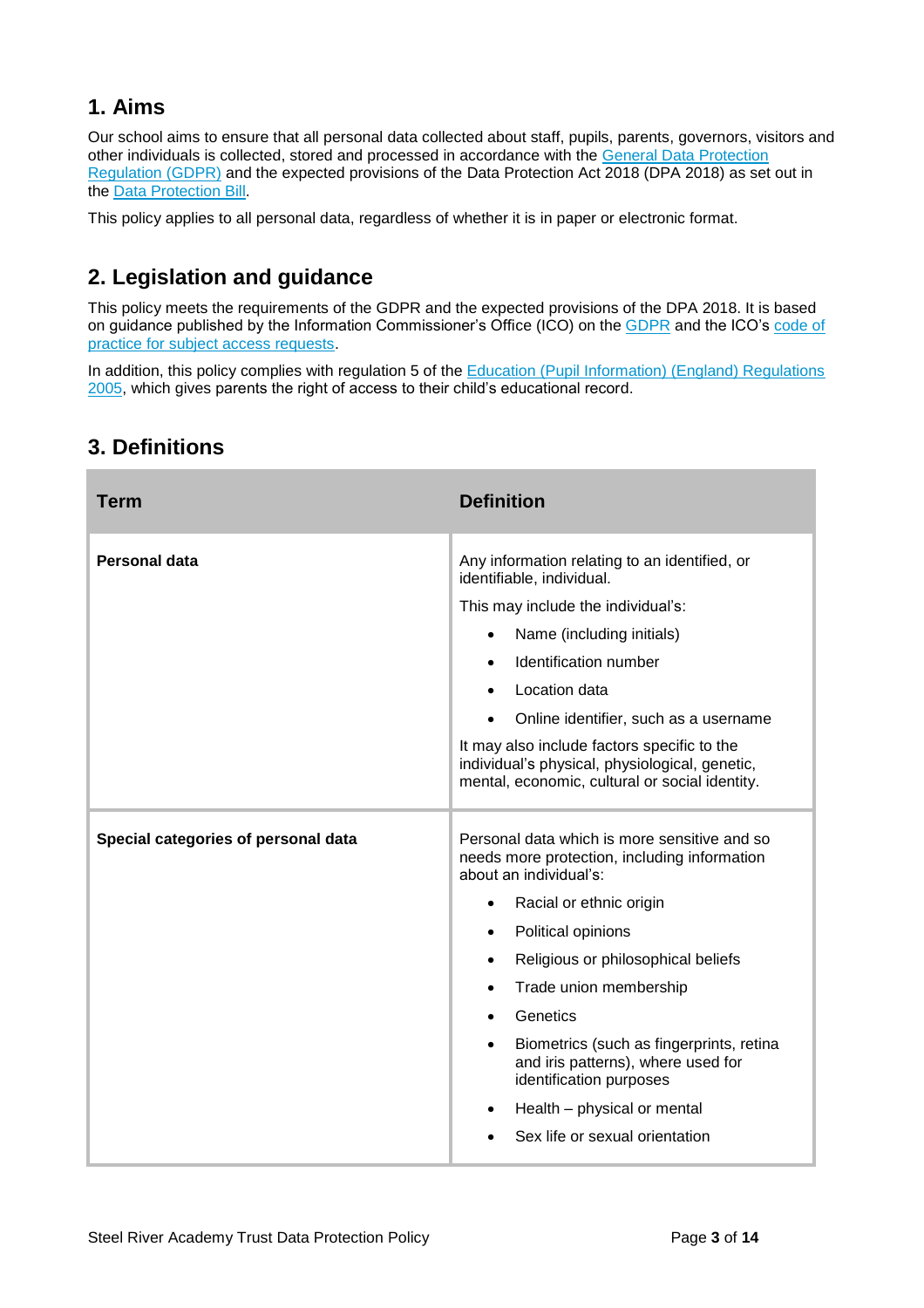| <b>Processing</b>    | Anything done to personal data, such as<br>collecting, recording, organising, structuring,<br>storing, adapting, altering, retrieving, using,<br>disseminating, erasing or destroying.<br>Processing can be automated or manual. |  |
|----------------------|----------------------------------------------------------------------------------------------------------------------------------------------------------------------------------------------------------------------------------|--|
| Data subject         | The identified or identifiable individual whose<br>personal data is held or processed.                                                                                                                                           |  |
| Data controller      | A person or organisation that determines the<br>purposes and the means of processing of<br>personal data.                                                                                                                        |  |
| Data processor       | A person or other body, other than an employee<br>of the data controller, who processes personal<br>data on behalf of the data controller.                                                                                       |  |
| Personal data breach | A breach of security leading to the accidental or<br>unlawful destruction, loss, alteration, unauthorised<br>disclosure of, or access to personal data.                                                                          |  |

## **4. The data controller**

Each Academy processes personal data relating to parents, pupils, staff, governors, visitors and others, and therefore is a data controller.

Each Academy is registered as a data controller with the ICO and will renew this registration annually or as otherwise legally required.

# **5. Roles and responsibilities**

This policy applies to **all staff** employed by our Academies, and to external organisations or individuals working on our behalf. Staff who do not comply with this policy may face disciplinary action.

## **5.1 Trustees**

The Trustees have overall responsibility for ensuring that our Academies comply with all relevant data protection obligations.

## **5.2 Data protection officer**

The data protection officer (DPO) is responsible for overseeing the implementation of this policy, monitoring our compliance with data protection law, and developing related policies and guidelines where applicable.

They will provide an annual report of their activities directly to the Trustees and, where relevant, report to the board their advice and recommendations on school data protection issues.

The DPO is also the first point of contact for individuals whose data the school processes, and for the ICO.

Full details of the DPO's responsibilities are set out in their job description.

Our DPO is IT Systems & Support Limited and is contactable via [DPO@itsystems.uk.net](mailto:DPO@itsystems.uk.net) or on 0343 886 8660

## **5.3 Senior Executive Leader**

A Senior Executive Leader (PP) acts as the representative of the data controller on a day-to-day basis.

## **5.4 All staff**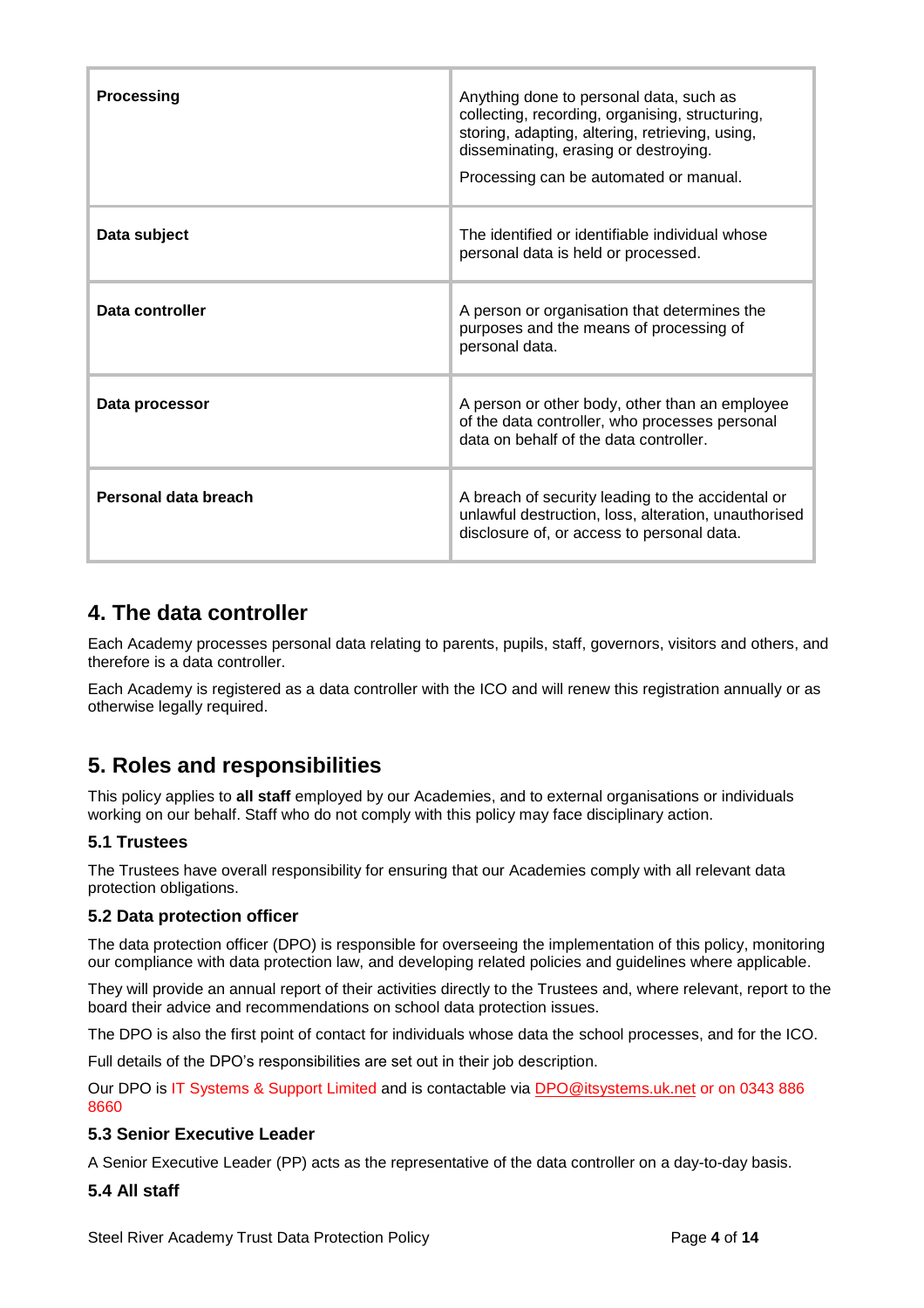Staff are responsible for:

- Collecting, storing and processing any personal data in accordance with this policy
- Informing the school of any changes to their personal data, such as a change of address
- Contacting the DPO in the following circumstances:
	- $\circ$  With any questions about the operation of this policy, data protection law, retaining personal data or keeping personal data secure
	- o If they have any concerns that this policy is not being followed
	- $\circ$  If they are unsure whether or not they have a lawful basis to use personal data in a particular way
	- If they need to rely on or capture consent, draft a privacy notice, deal with data protection rights invoked by an individual, or transfer personal data outside the United Kingdom.
	- o If there has been a data breach
	- $\circ$  Whenever they are engaging in a new activity that may affect the privacy rights of individuals
	- $\circ$  If they need help with any contracts or sharing personal data with third parties

## **6. Data protection principles**

The GDPR is based on data protection principles that our school must comply with.

The principles say that personal data must be:

- Processed lawfully, fairly and in a transparent manner
- Collected for specified, explicit and legitimate purposes
- Adequate, relevant and limited to what is necessary to fulfil the purposes for which it is processed
- Accurate and, where necessary, kept up to date
- Kept for no longer than is necessary for the purposes for which it is processed
- Processed in a way that ensures it is appropriately secure

This policy sets out how the school aims to comply with these principles.

# **7. Collecting personal data**

#### **7.1 Lawfulness, fairness and transparency**

We will only process personal data where we have one of 6 'lawful bases' (legal reasons) to do so under data protection law:

- The data needs to be processed so that the school can **fulfil a contract** with the individual, or the individual has asked the school to take specific steps before entering into a contract
- The data needs to be processed so that the school can **comply with a legal obligation**
- The data needs to be processed to ensure the **vital interests** of the individual e.g. to protect someone's life
- The data needs to be processed so that the school, as a public authority, can perform a task **in the public interest,** and carry out its official functions
- The data needs to be processed for the **legitimate interests** of the school or a third party (provided the individual's rights and freedoms are not overridden)
- The individual (or their parent/carer when appropriate in the case of a pupil) has freely given clear **consent**

For special categories of personal data, we will also meet one of the special category conditions for processing which are set out in the GDPR and Data Protection Act 2018.

If we offer online services to pupils, such as classroom apps, and we intend to rely on consent as a basis for processing, we will get parental consent (except for online counselling and preventive services).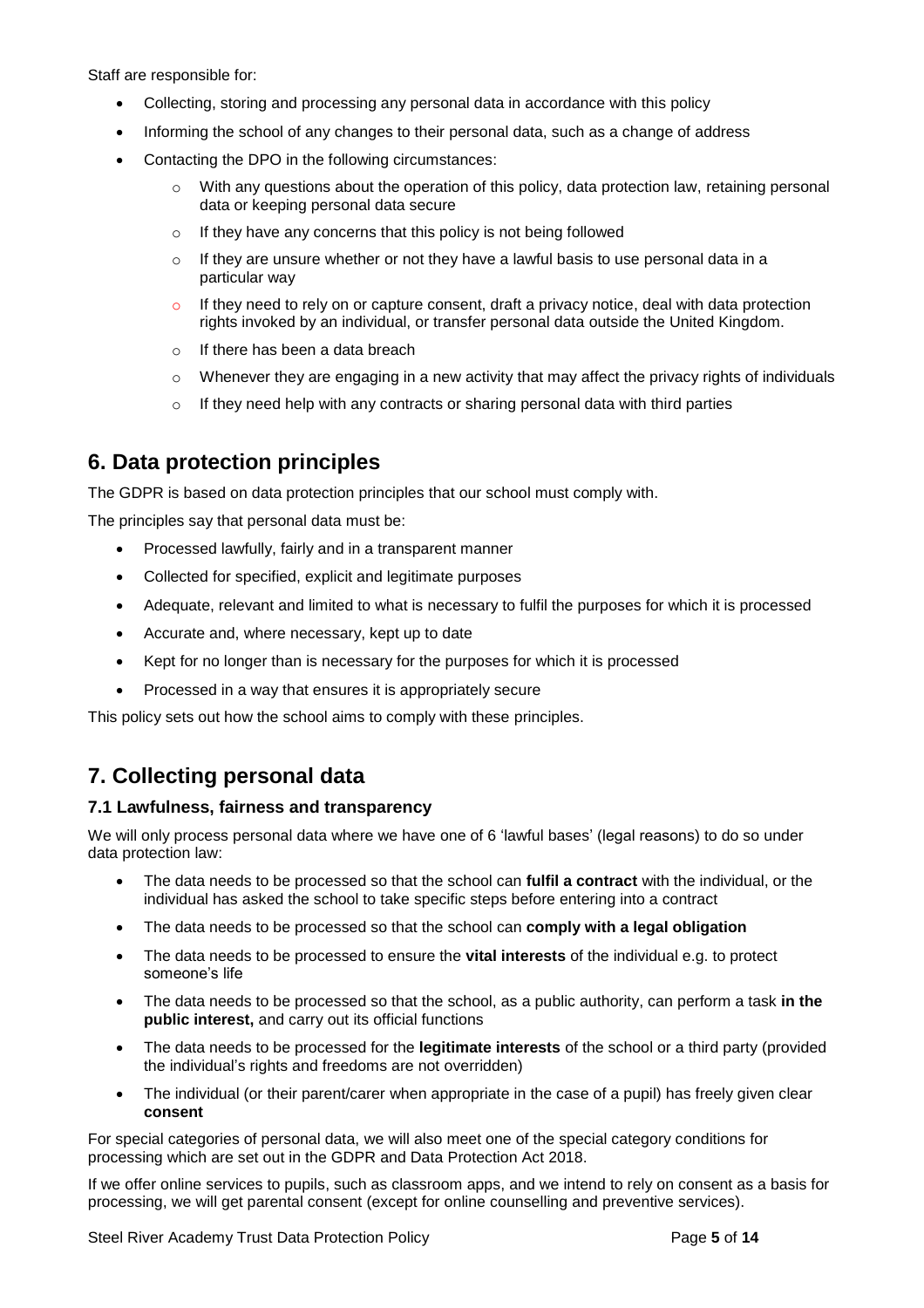Whenever we first collect personal data directly from individuals, we will provide them with the relevant information required by data protection law.

#### **7.2 Limitation, minimisation and accuracy**

We will only collect personal data for specified, explicit and legitimate reasons. We will explain these reasons to the individuals when we first collect their data.

If we want to use personal data for reasons other than those given when we first obtained it, we will inform the individuals concerned before we do so, and seek consent where necessary.

Staff must only process personal data where it is necessary in order to do their jobs.

When staff no longer need the personal data they hold, they must ensure it is deleted or anonymised. This will be done in accordance with the [Information and Records Management Society's toolkit for schools.](http://irms.org.uk/?page=schoolstoolkit&terms=%22toolkit+and+schools%22)

## **8. Sharing personal data**

We will not normally share personal data with anyone else, but may do so where:

- There is an issue with a pupil or parent/carer that puts the safety of our staff at risk
- We need to liaise with other agencies we will seek consent as necessary before doing this
- Our suppliers or contractors need data to enable us to provide services to our staff and pupils for example, IT companies. When doing this, we will:
	- $\circ$  Only appoint suppliers or contractors which can provide sufficient guarantees that they comply with data protection law
	- $\circ$  Establish a data sharing agreement with the supplier or contractor, either in the contract or as a standalone agreement, to ensure the fair and lawful processing of any personal data we share
	- $\circ$  Only share data that the supplier or contractor needs to carry out their service, and information necessary to keep them safe while working with us

We will also share personal data with law enforcement and government bodies where we are legally required to do so, including for:

- The prevention or detection of crime and/or fraud
- The apprehension or prosecution of offenders
- The assessment or collection of tax owed to HMRC
- In connection with legal proceedings
- Where the disclosure is required to satisfy our safeguarding obligations
- Research and statistical purposes, as long as personal data is sufficiently anonymised or consent has been provided

We may also share personal data with emergency services and local authorities to help them to respond to an emergency situation that affects any of our pupils or staff.

Where we transfer personal data to a country or territory outside the United Kingdom, we will do so in accordance with data protection law.

## **9. Subject access requests and other rights of individuals**

#### **9.1 Subject access requests**

Individuals have a right to make a 'subject access request' to gain access to personal information that the school holds about them. This includes:

- Confirmation that their personal data is being processed
- Access to a copy of the data
- The purposes of the data processing
- The categories of personal data concerned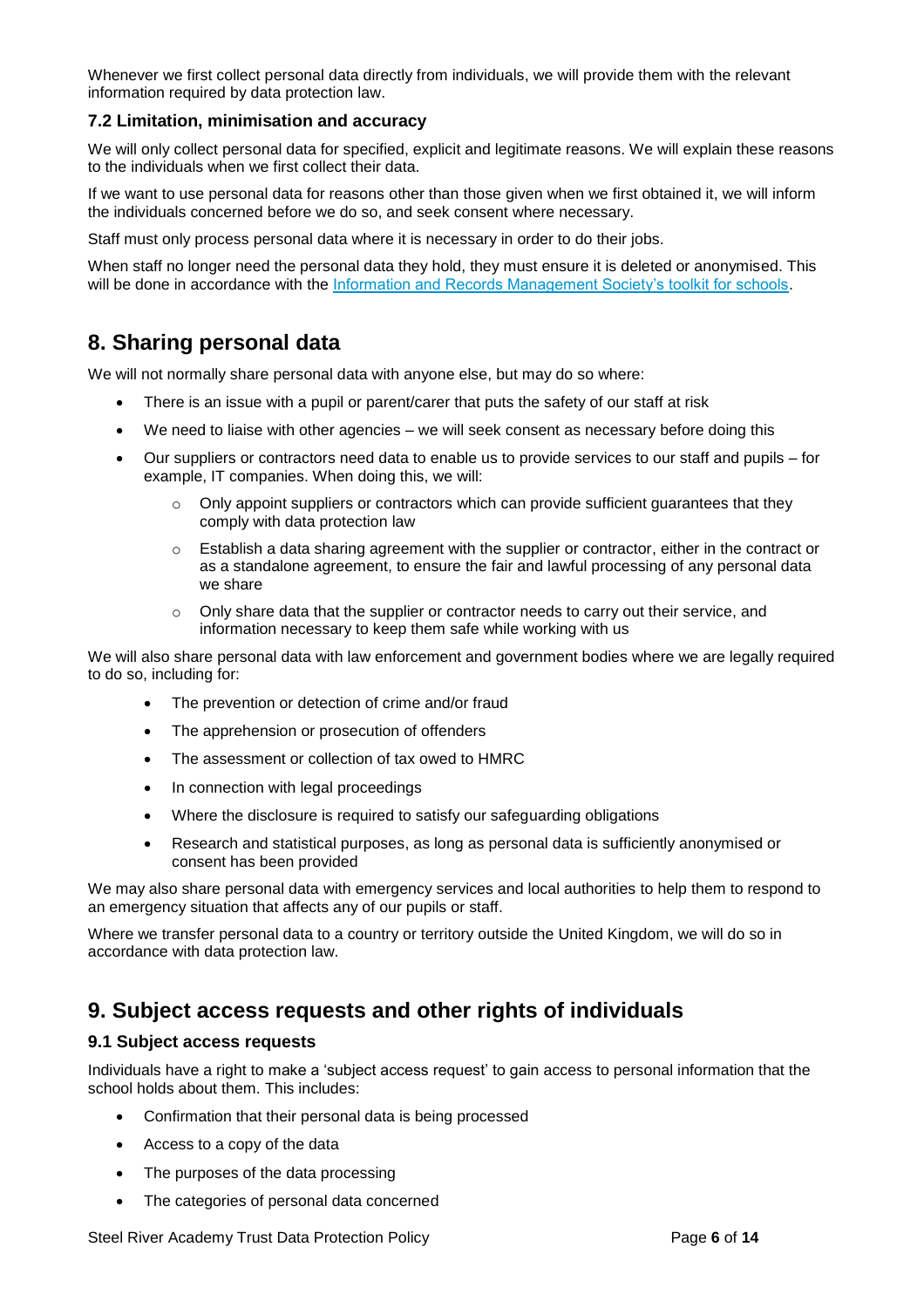- Who the data has been, or will be, shared with
- How long the data will be stored for, or if this isn't possible, the criteria used to determine this period
- The source of the data, if not the individual
- Whether any automated decision-making is being applied to their data, and what the significance and consequences of this might be for the individual

Subject access requests must be submitted verbally or in writing, either by letter, email or fax to the DPO. If it is a verbal request a member of staff will take down the details below and record them.

They should include:

- Name of individual
- Correspondence address
- Contact number and email address
- Details of the information requested

If staff receive a subject access request they must immediately forward it to the DPO.

#### **9.2 Children and subject access requests**

Personal data about a child belongs to that child, and not the child's parents or carers. For a parent or carer to make a subject access request with respect to their child, the child must either be unable to understand their rights and the implications of a subject access request, or have given their consent.

Children below the age of 12 are generally not regarded to be mature enough to understand their rights and the implications of a subject access request. Therefore, most subject access requests from parents or carers of pupils at our school may be granted without the express permission of the pupil. This is not a rule and a pupil's ability to understand their rights will always be judged on a case-by-case basis.

#### **9.3 Responding to subject access requests**

When responding to requests, we:

- May ask the individual to provide 2 forms of identification
- May contact the individual via phone to confirm the request was made
- Will respond without delay and within 20 working days of receipt of the request
- Will provide the information free of charge
- May tell the individual we will comply within 60 working days of receipt of the request, where a request is complex or numerous. We will inform the individual of this within 20 working days, and explain why the extension is necessary

We will not disclose information if it:

- Might cause serious harm to the physical or mental health of the pupil or another individual
- Would reveal that the child is at risk of abuse, where the disclosure of that information would not be in the child's best interests
- Is contained in adoption or parental order records
- Is given to a court in proceedings concerning the child

If the request is unfounded or excessive, we may refuse to act on it. A request will be deemed to be unfounded or excessive if it is repetitive, or asks for further copies of the same information.

When we refuse a request, we will tell the individual why, and tell them they have the right to complain to the ICO.

#### **9.4 Other data protection rights of the individual**

In addition to the right to make a subject access request (see above), and to receive information when we are collecting their data about how we use and process it (see section 7), individuals also have the right to:

- Withdraw their consent to processing at any time
- Ask us to rectify, erase or restrict processing of their personal data, or object to the processing of it (in certain circumstances)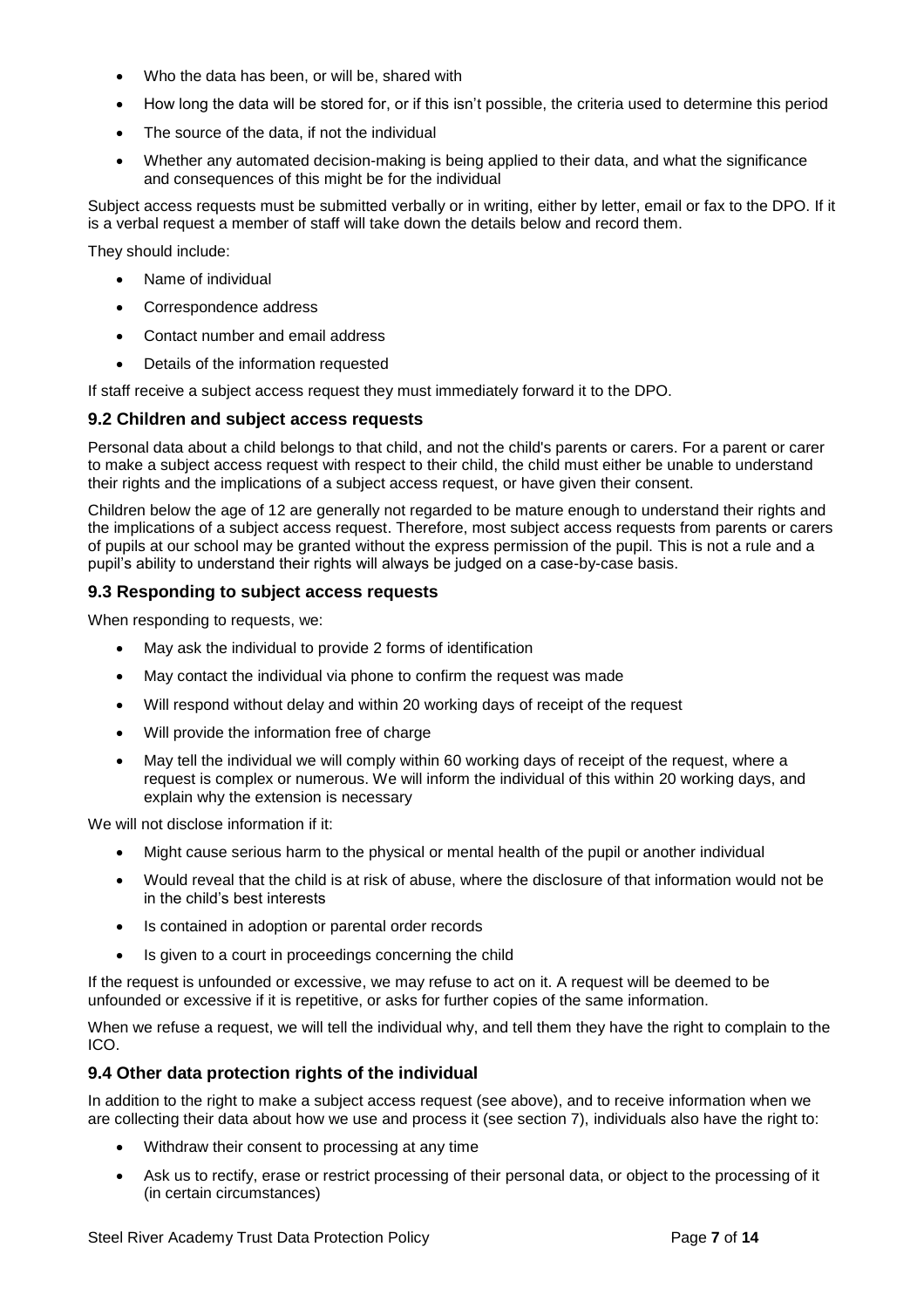- Prevent use of their personal data for direct marketing
- Challenge processing which has been justified on the basis of public interest
- Request a copy of agreements under which their personal data is transferred outside of the United Kingdom
- Object to decisions based solely on automated decision making or profiling (decisions taken with no human involvement, that might negatively affect them)
- Prevent processing that is likely to cause damage or distress
- Be notified of a data breach in certain circumstances
- Make a complaint to the ICO
- Ask for their personal data to be transferred to a third party in a structured, commonly used and machine-readable format (in certain circumstances)

Individuals should submit any request to exercise these rights to the DPO. If staff receive such a request, they must immediately forward it to the DPO.

## **10. Parental requests to see the educational record**

Parents, or those with parental responsibility, have a legal right to free access to their child's educational record (which includes most information about a pupil) within 15 school days of receipt of a written request.

## **13. Photographs and videos**

As part of our school activities, we may take photographs and record images of individuals within our school.

We will obtain written consent from parents/carers for photographs and videos to be taken of their child for communication, marketing and promotional materials. We will clearly explain how the photograph and/or video will be used to both the parent/carer and pupil.

Uses may include:

- Within school on notice boards and in school magazines, brochures, newsletters, etc.
- Outside of school by external agencies such as the school photographer, newspapers, campaigns
- Online on our school website or social media pages

Consent can be refused or withdrawn at any time. If consent is withdrawn, we will delete the photograph or video and not distribute it further.

When using photographs and videos in this way we will not accompany them with any other personal information about the child, to ensure they cannot be identified.

See our Photograph Policy for more information on our use of photographs and videos.

## **14. Data protection by design and default**

We will put measures in place to show that we have integrated data protection into all of our data processing activities, including:

- Appointing a suitably qualified DPO, and ensuring they have the necessary resources to fulfil their duties and maintain their expert knowledge
- Only processing personal data that is necessary for each specific purpose of processing, and always in line with the data protection principles set out in relevant data protection law (see section 6)
- Completing privacy impact assessments where the school's processing of personal data presents a high risk to rights and freedoms of individuals, and when introducing new technologies (the DPO will advise on this process)
- Integrating data protection into internal documents including this policy, any related policies and privacy notices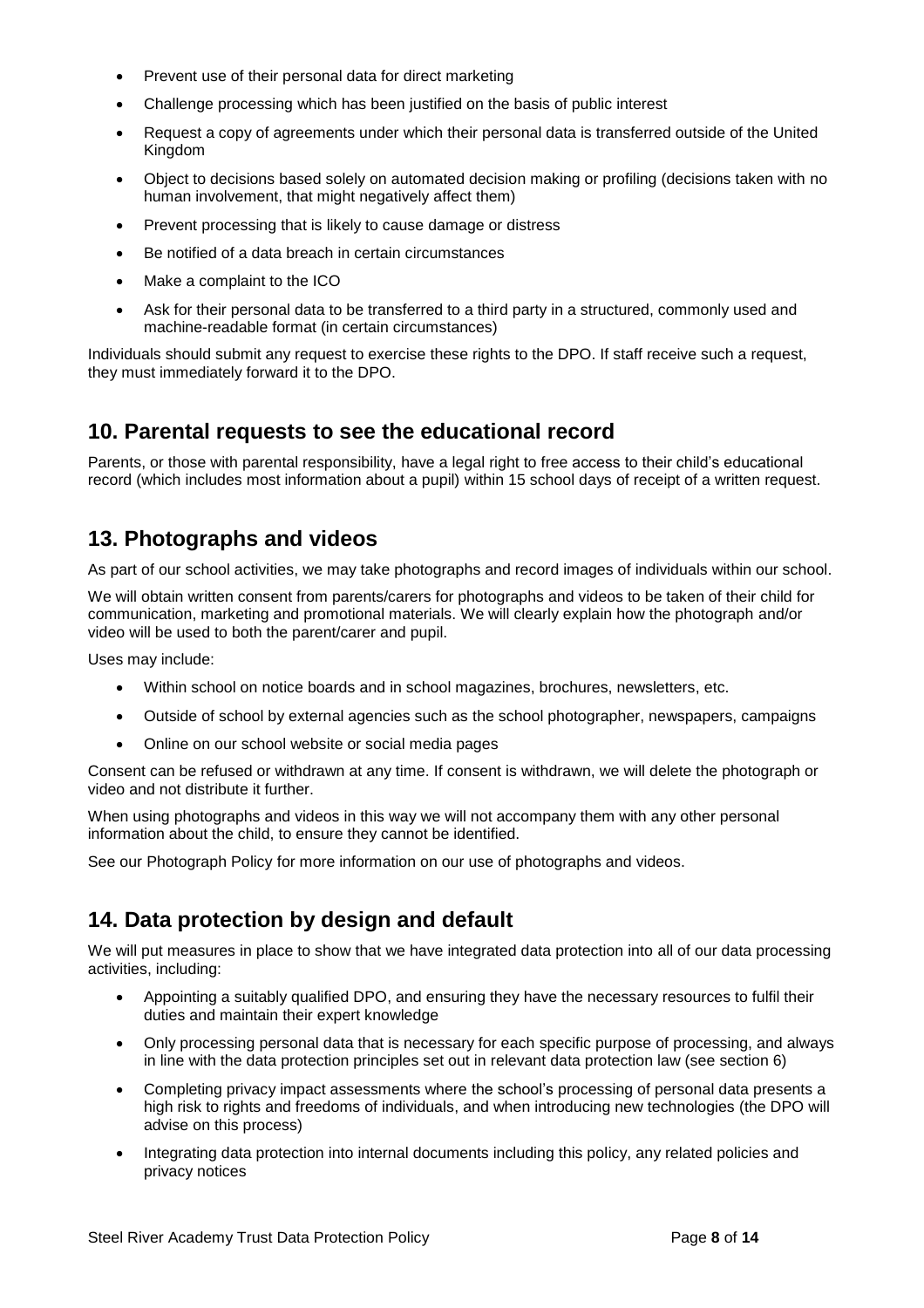- Regularly training members of staff on data protection law, this policy, any related policies and any other data protection matters; we will also keep a record of attendance
- Regularly conducting reviews and audits to test our privacy measures and make sure we are compliant
- Maintaining records of our processing activities, including:
	- For the benefit of data subjects, making available the name and contact details of our school and DPO and all information we are required to share about how we use and process their personal data (via our privacy notices)
	- $\circ$  For all personal data that we hold, maintaining an internal record of the type of data, data subject, how and why we are using the data, any third-party recipients, how and why we are storing the data, retention periods and how we are keeping the data secure

# **15. Data security and storage of records**

We will protect personal data and keep it safe from unauthorised or unlawful access, alteration, processing or disclosure, and against accidental or unlawful loss, destruction or damage.

In particular:

- Paper-based records and portable electronic devices, such as laptops and hard drives that contain personal data are kept under lock and key when not in use
- Papers containing confidential personal data must not be left on office and classroom desks, on staffroom tables, pinned to notice/display boards, or left anywhere else where there is general access
- Where personal information needs to be taken off site, staff must sign it in and out from the school office
- Passwords that are at least 8 characters long containing letters and numbers are used to access school computers, laptops and other electronic devices. Staff and pupils are reminded to change their passwords at regular intervals
- Encryption software is used to protect all portable devices and removable media, such as laptops and USB devices
- Staff, pupils or governors are prohibited to store personal information on their personal devices (see our ICT Policy/Staff Code of Conduct)
- Where we need to share personal data with a third party, we carry out due diligence and take reasonable steps to ensure it is stored securely and adequately protected (see section 8)

# **16. Disposal of records**

Personal data that is no longer needed will be disposed of securely. Personal data that has become inaccurate or out of date will also be disposed of securely, where we cannot or do not need to rectify or update it.

For example, we will shred or incinerate paper-based records, and overwrite or delete electronic files. We may also use a third party to safely dispose of records on the school's behalf. If we do so, we will require the third party to provide sufficient guarantees that it complies with data protection law.

# **17. Personal data breaches**

The school will make all reasonable endeavours to ensure that there are no personal data breaches.

In the unlikely event of a suspected data breach, we will follow the procedure set out in appendix 1.

When appropriate, we will report the data breach to the ICO within 72 hours. Such breaches in a school context may include, but are not limited to:

 A non-anonymised dataset being published on the school website which shows the exam results of pupils eligible for the pupil premium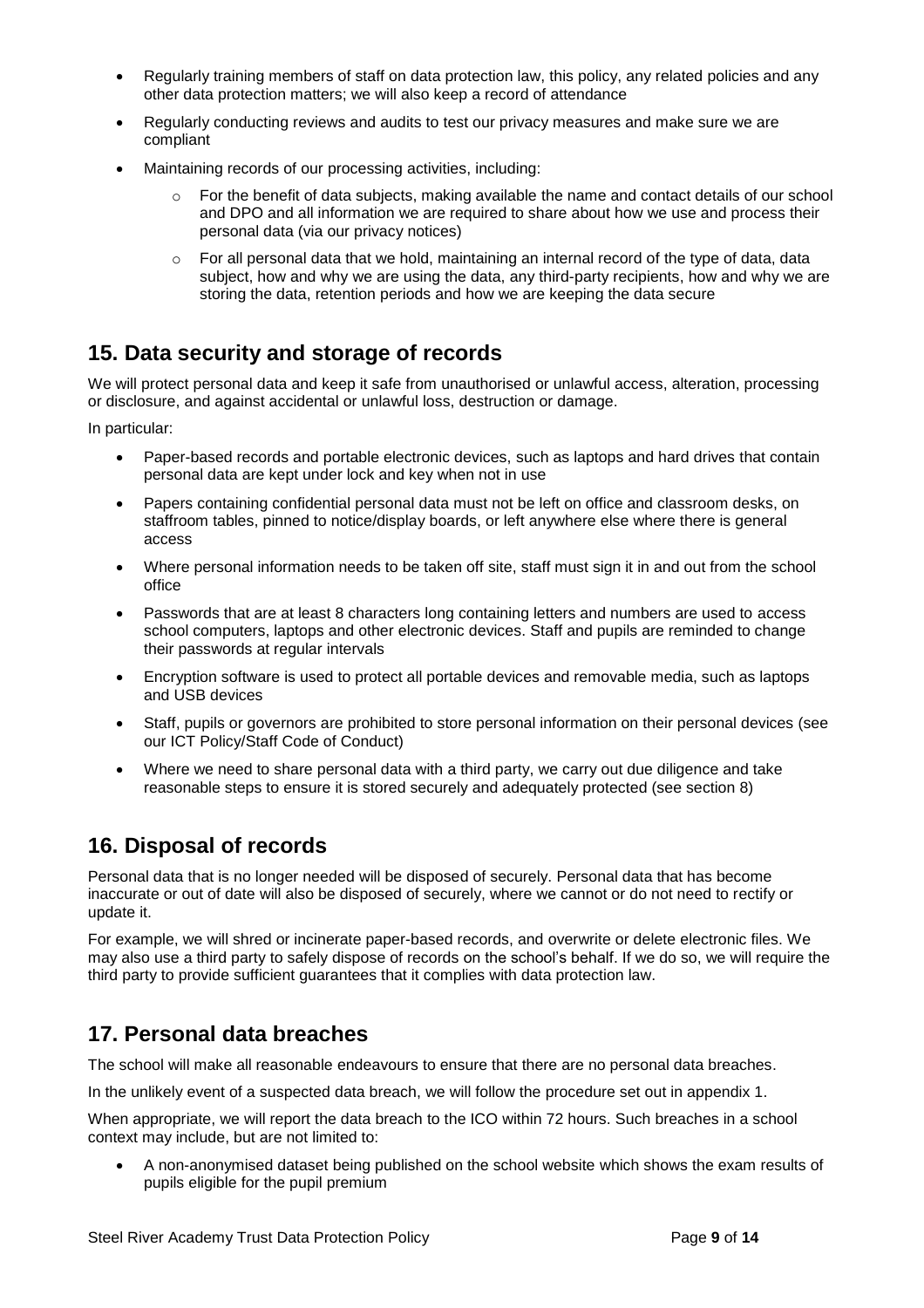- Safeguarding information being made available to an unauthorised person
- The theft of a school laptop containing non-encrypted personal data about pupils

# **18. Training**

All staff and governors are provided with data protection training as part of their induction process.

Data protection will also form part of continuing professional development, where changes to legislation, guidance or the school's processes make it necessary.

## **19. Monitoring arrangements**

The DPO is responsible for monitoring and reviewing this policy.

This policy will be reviewed and updated if necessary when the Data Protection Bill receives royal assent and becomes law (as the Data Protection Act 2018) – if any changes are made to the bill that affect our school's practice. Otherwise, or from then on, this policy will be reviewed **every 2 years** and shared with the full governing board.

# **20. Links with other policies**

This data protection policy is linked to our:

- Freedom of information publication scheme
- Photograph Policies
- ICT Policies
- Staff Code of Conduct
- Child Protection and Safeguarding Policies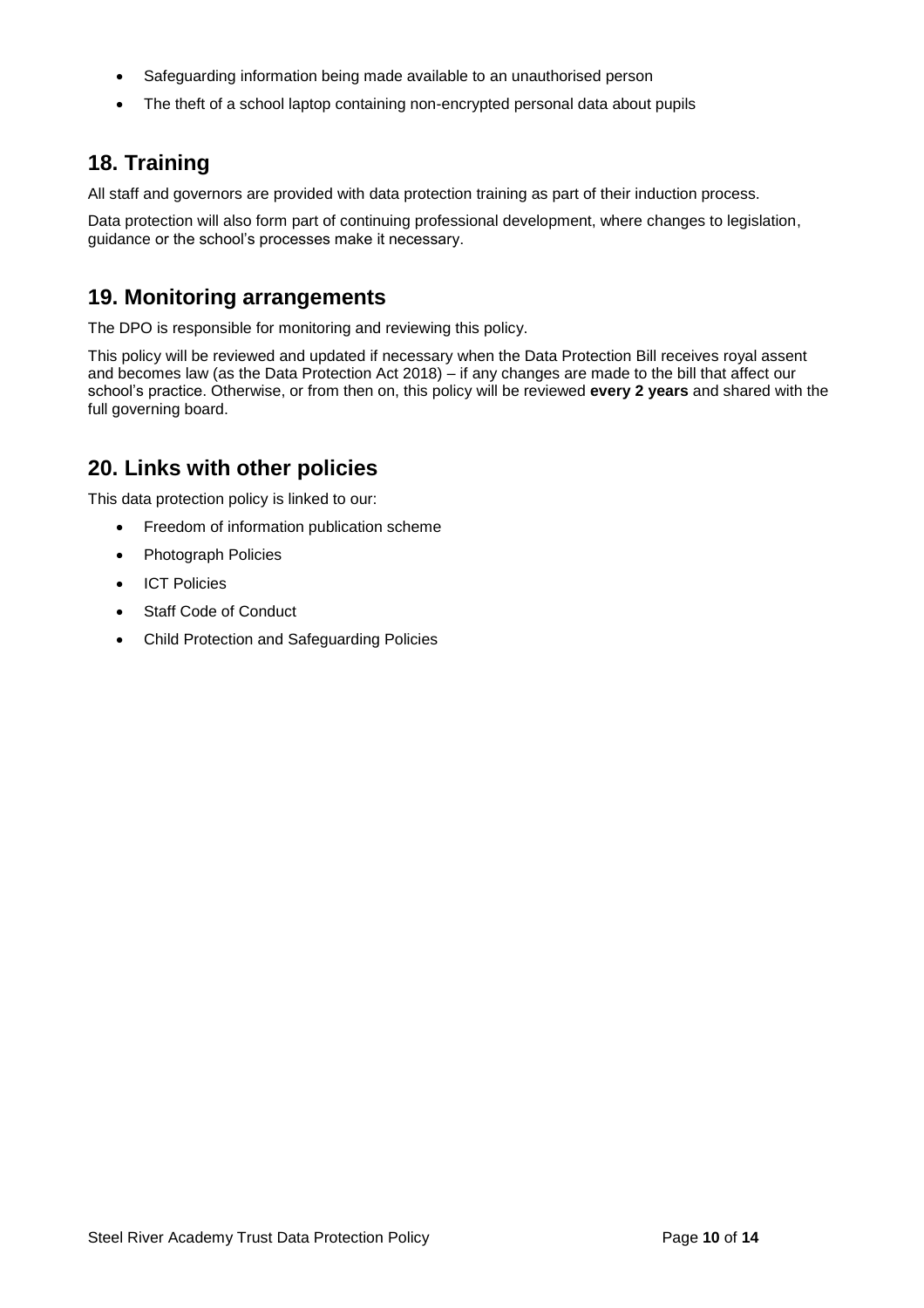# **Appendix 1: Personal data breach procedure**

This procedure is based on [guidance on personal data breaches](https://ico.org.uk/for-organisations/guide-to-the-general-data-protection-regulation-gdpr/personal-data-breaches/) produced by the ICO.

- On finding or causing a breach, or potential breach, the staff member or data processor must immediately notify the DPO
- The DPO will investigate the report, and determine whether a breach has occurred. To decide, the DPO will consider whether personal data has been accidentally or unlawfully:
	- o Lost
	- o Stolen
	- o Destroyed
	- o Altered
	- o Disclosed or made available where it should not have been
	- o Made available to unauthorised people
- The DPO will alert the headteacher and the chair of governors
- The DPO will make all reasonable efforts to contain and minimise the impact of the breach, assisted by relevant staff members or data processors where necessary. (Actions relevant to specific data types are set out at the end of this procedure)
- The DPO will assess the potential consequences, based on how serious they are, and how likely they are to happen
- The DPO will work out whether the breach must be reported to the ICO. This must be judged on a case-by-case basis. To decide, the DPO will consider whether the breach is likely to negatively affect people's rights and freedoms, and cause them any physical, material or non-material damage (e.g. emotional distress), including through:
	- o Loss of control over their data
	- o Discrimination
	- o Identify theft or fraud
	- o Financial loss
	- o Unauthorised reversal of pseudonymisation (for example, key-coding)
	- o Damage to reputation
	- o Loss of confidentiality
	- o Any other significant economic or social disadvantage to the individual(s) concerned

If it's likely that there will be a risk to people's rights and freedoms, the DPO must notify the ICO.

- The DPO will document the decision (either way), in case it is challenged at a later date by the ICO or an individual affected by the breach. Documented decisions are stored on our designated software solution, GDPRiS.
- Where the ICO must be notified, the DPO will do this via the ['report a breach' page of the ICO](https://ico.org.uk/for-organisations/report-a-breach/)  [website](https://ico.org.uk/for-organisations/report-a-breach/) within 72 hours. As required, the DPO will set out:
	- o A description of the nature of the personal data breach including, where possible:
		- The categories and approximate number of individuals concerned
		- The categories and approximate number of personal data records concerned
	- o The name and contact details of the DPO
	- o A description of the likely consequences of the personal data breach
	- $\circ$  A description of the measures that have been, or will be taken, to deal with the breach and mitigate any possible adverse effects on the individual(s) concerned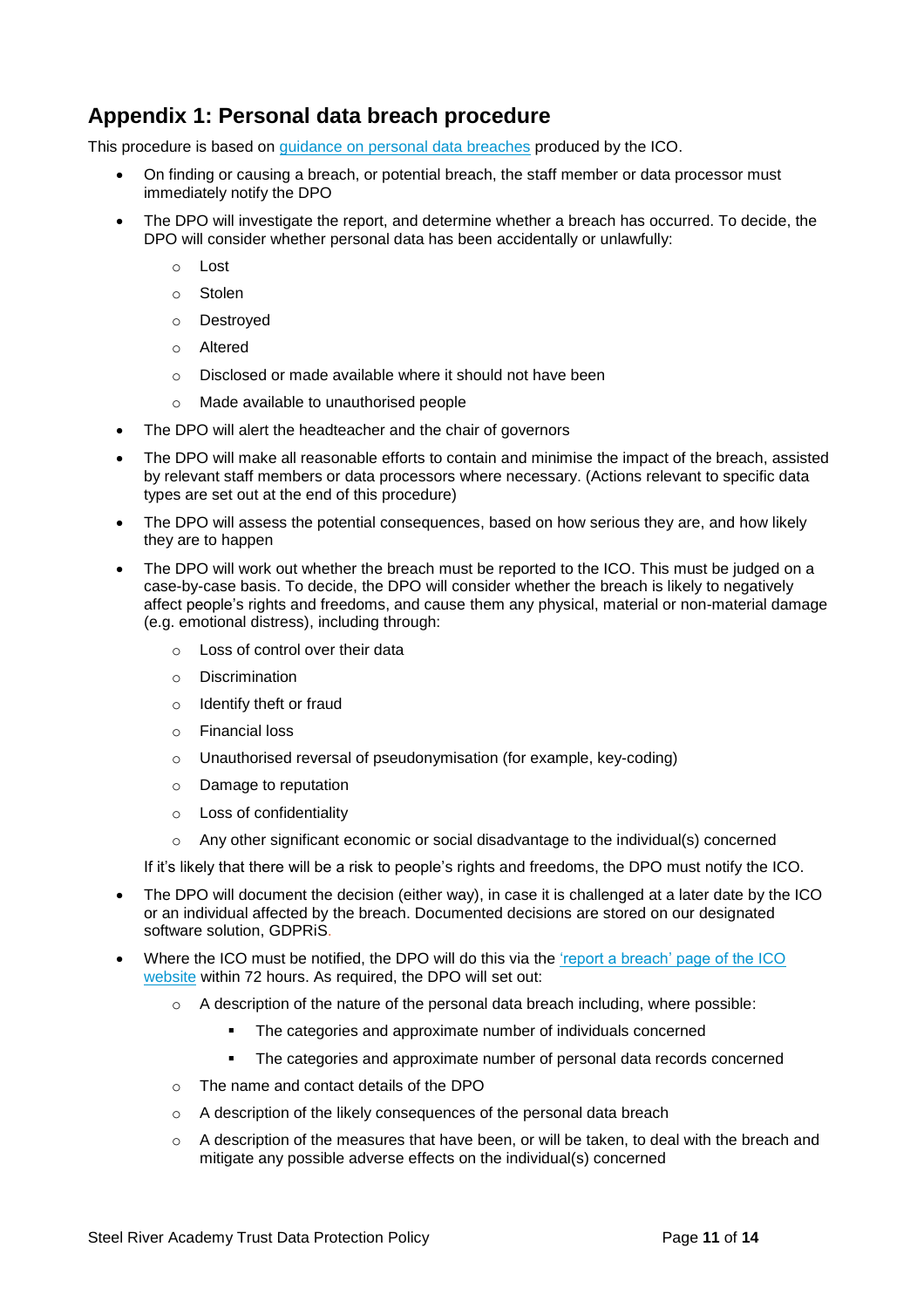- If all the above details are not yet known, the DPO will report as much as they can within 72 hours. The report will explain that there is a delay, the reasons why, and when the DPO expects to have further information. The DPO will submit the remaining information as soon as possible
- The DPO will also assess the risk to individuals, again based on the severity and likelihood of potential or actual impact. If the risk is high, the DPO will promptly inform, in writing, all individuals whose personal data has been breached. This notification will set out:
	- o The name and contact details of the DPO
	- o A description of the likely consequences of the personal data breach
	- $\circ$  A description of the measures that have been, or will be, taken to deal with the data breach and mitigate any possible adverse effects on the individual(s) concerned
- The DPO will notify any relevant third parties who can help mitigate the loss to individuals for example, the police, insurers, banks or credit card companies
- The DPO will document each breach, irrespective of whether it is reported to the ICO. For each breach, this record will include the:
	- o Facts and cause
	- o Effects
	- $\circ$  Action taken to contain it and ensure it does not happen again (such as establishing more robust processes or providing further training for individuals)

Records of all breaches will be stored on our designated software solution, GDPRiS.

 The DPO and headteacher will meet to review what happened and how it can be stopped from happening again. This meeting will happen as soon as reasonably possible

#### **Actions to minimise the impact of data breaches**

We will take the actions set out below to mitigate the impact of different types of data breach, focusing especially on breaches involving particularly risky or sensitive information. We will review the effectiveness of these actions and amend them as necessary after any data breach.

#### *For example:*

#### *Sensitive information being disclosed via email (including safeguarding records)*

- *If special category data (sensitive information) is accidentally made available via email to unauthorised individuals, the sender must attempt to recall the email as soon as they become aware of the error*
- *Members of staff who receive personal data sent in error must alert the sender and the DPO as soon as they become aware of the error*
- *If the sender is unavailable or cannot recall the email for any reason, the DPO will ask the ICT department to recall it*
- *In any cases where the recall is unsuccessful, the DPO will contact the relevant unauthorised individuals who received the email, explain that the information was sent in error, and request that those individuals delete the information and do not share, publish, save or replicate it in any way*
- *The DPO will ensure we receive a written response from all the individuals who received the data, confirming that they have complied with this request*
- *The DPO will carry out an internet search to check that the information has not been made public; if it has, we will contact the publisher/website owner or administrator to request that the information is removed from their website and deleted*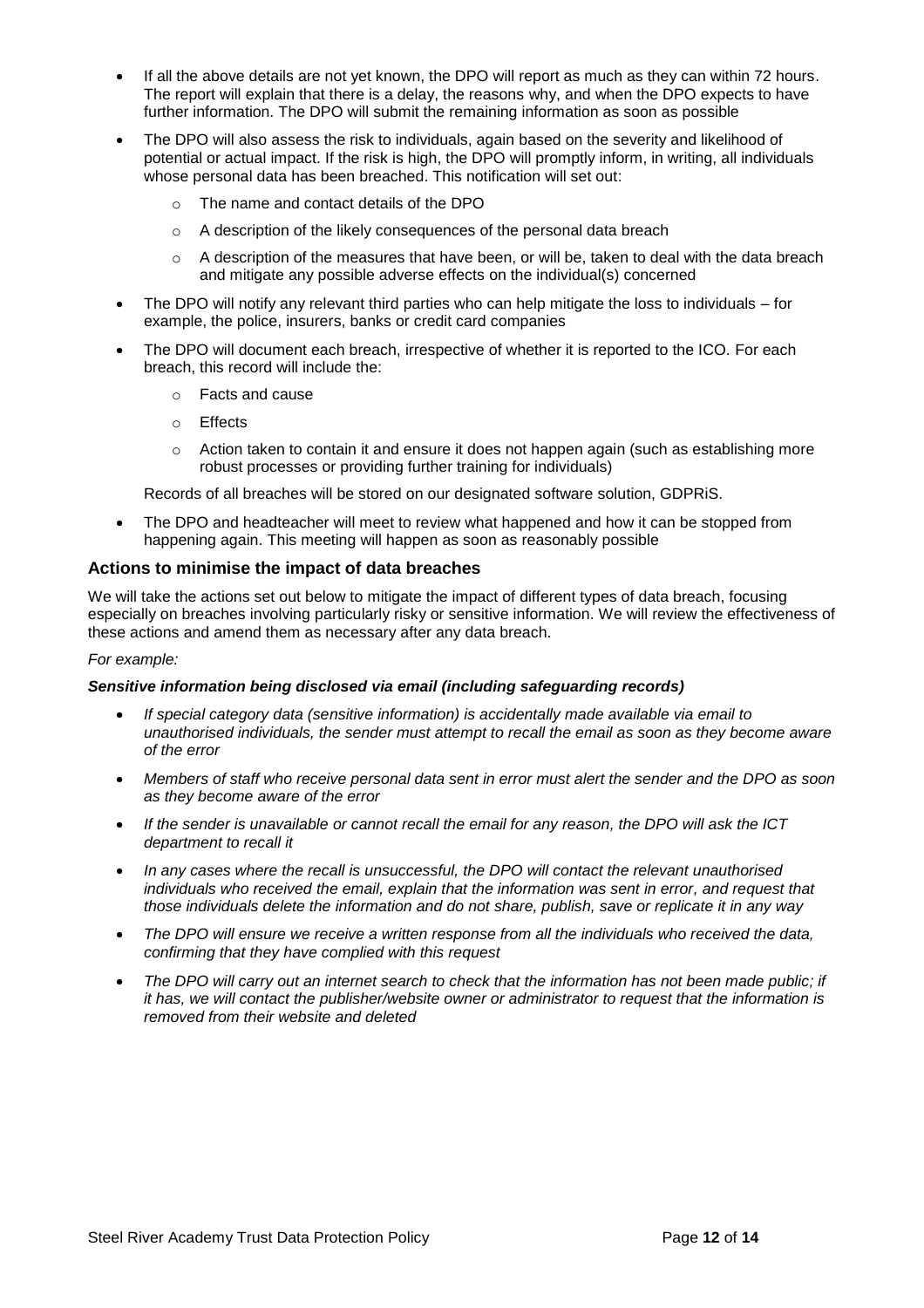## **APPENDIX 2**

## **GDPR Protocols List for staff.**

## **GDPR in the classroom**

- Always lock your computer, when you are away from your computer/laptop/iPad LOCK IT or shut your device down, do not just turn your screen off as data can still be accessed by other people.
- Never allow anyone else to use your profile on a device, if they do not have an access login or have forgotten their login details they need to contact ONEIT for these to be set up or reset.
- Do not use USB sticks in or out of school which contain personal data, these can easily be lost or used by other people.
- If you have paper on your desk or in your classroom containing personal information, when leaving your area turn the paper over or file it away in a folder or draw where it is not easily accessible to others.
- Do not put things in the bin containing personal data, these need to be placed in either the confidential waste bin or shredded.
- Only keep information on children while they are attending Whale Hill Primary School. If files, books and work have not been transferred to the school the child is now attending then once the children have left Whale Hill Primary School all files, photographs and other work need to be placed in either the confidential waste bin or shredded. The only information we keep once the child has left school is legal information.
- When a child transfers to another school and files, books and work are needed to be sent to the new school, you need to make sure a transfer form is signed by the school you are handing the work over to. These forms are available in the school office.

## **Sending information internally and externally**

- When sending an email with an attachment that has any information about a child, family or other members of our school community, both internally and externally, the document needs to be password protected.
- The password that we all use needs to be same at all times, you have all been sent the password to use.
- If you send an email with an attachment externally you will need to encrypt, and password protect the document. Once sending out the document you need to send a follow-on email containing the password straight away. DO NOT SEND THE PASSWORD IN THE SAME EMAIL.
- If you receive a phone call requesting information about a child, or family then you must either take their work contact phone number (we cannot confirm the person if it is a mobile number) or ask that they send you an email with the information they require.
- If you recognise the name of the person you are speaking with and it is someone you work with regularly and you know whom they are then you can speak to them when they contact you. You must always make sure you are CONFIDENT the person you are speaking with is the correct person before ANY information is given to them.
- When sending information internally and externally about a child, only use the child's first name and if necessary, the initial of their surname.

## **Checks to be made by school staff each weekly/termly and annually**

- School staff will check website image permission are in place for each child currently on the school website.
- Photographs of children who are not attending Whale Hill Primary School anymore will be deleted and updated with up-to-date children on the school website and parent permissions for this will be checked.
- Staff are to check their draws, folders and cupboards per week and destroy, in the correct way any information that is no longer needed.
- Staff are to think carefully about what information you pass on to the next year's teacher, and how it is passed on and stored correctly.